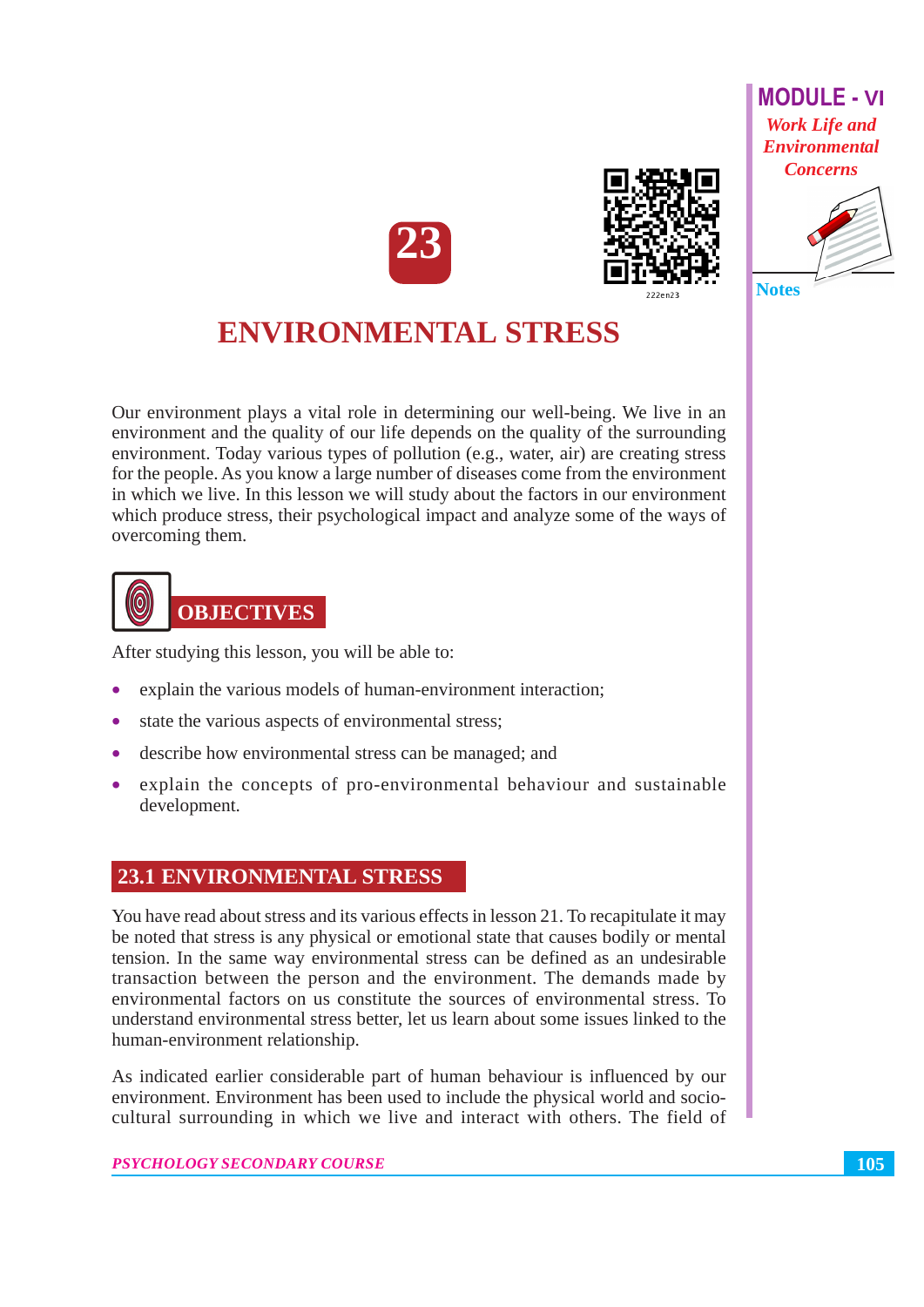

**Notes** 

environmental psychology deals with the diverse effects of environment on behaviour. We all wonder at times that in the relationship between human and environment who is superior? We all have read in the newspapers about the remarkable achievement of human beings over nature like going to the moon, cloning etc. But does this mean that human beings are free to play with nature? What answer can one give to the natural calamities which befall human lives?

To answer these questions, let us try to understand the different ways in which the human-environment relationship can be understood. Let us understand these views in some detail.

a) Humans Subjugated to Nature: During the early part of history human beings looked at the environment from a different perspective. They believed that the nature rules human beings. The various components of nature were considered supernatural and objects of worship. However, this view is still held in some cultures. The sun, moon, stars, animals, birds, trees etc. all are worshipped and also considered to be objects to be afraid of. This view did not find place in the modern scientific view in which reality in the physical form became important and human capabilities were highly valued. This led to another model which favoured human beings *i.e.* power or control over nature.

b) Humans Control over Nature: With the advent of science and technology, nature no longer remained a thing to be afraid of. Experiments were conducted by scientists in the various facets of life. We all have heard about kidney transplant, open heart surgery etc. In the same way we all see that nowadays the vegetables grown at a specific time of the year are now available throughout the year. A field called genetic engineering is bringing changes in the pattern of crop production and medicines. Human life has been elevated scientifically but again it was felt that some questions remained unanswered. Devastating earthquakes and global warming (rise in the temperature) which have brought climatic changes and depletion of the ozone layerall are now matters of great concern. Nuclear power has become a constant threat to the world. These problems lead us to think about environment differently in which a balance between man and environment is warranted.

c) Symbiotic Relationship between Human and Nature: We all read slogans like 'conserve oil', 'plant trees' and 'save water' but have you ever thought why it is said so? Do you know that many of the changes in our environment are happening due to various acts of human beings? Human beings and nature have always shared an interdependent relationship which means that no one is sufficient in itself. Human beings derive a lot from nature in various forms and it also becomes a necessity that a sense of duty towards nature is generated. People blindly exploit various natural resources without thinking about their impact on others in present time and future. Many natural resources (e.g. oil, coal) are unreplenishable and therefore should not be wasted.

The imbalance created due to blind exploitation of nature is also resulting in various forms of pollution and threats to life. You will read more about the various types of pollution and their impact in a later section of this lesson. The quality of air, water and eatables all are influenced by human intervention.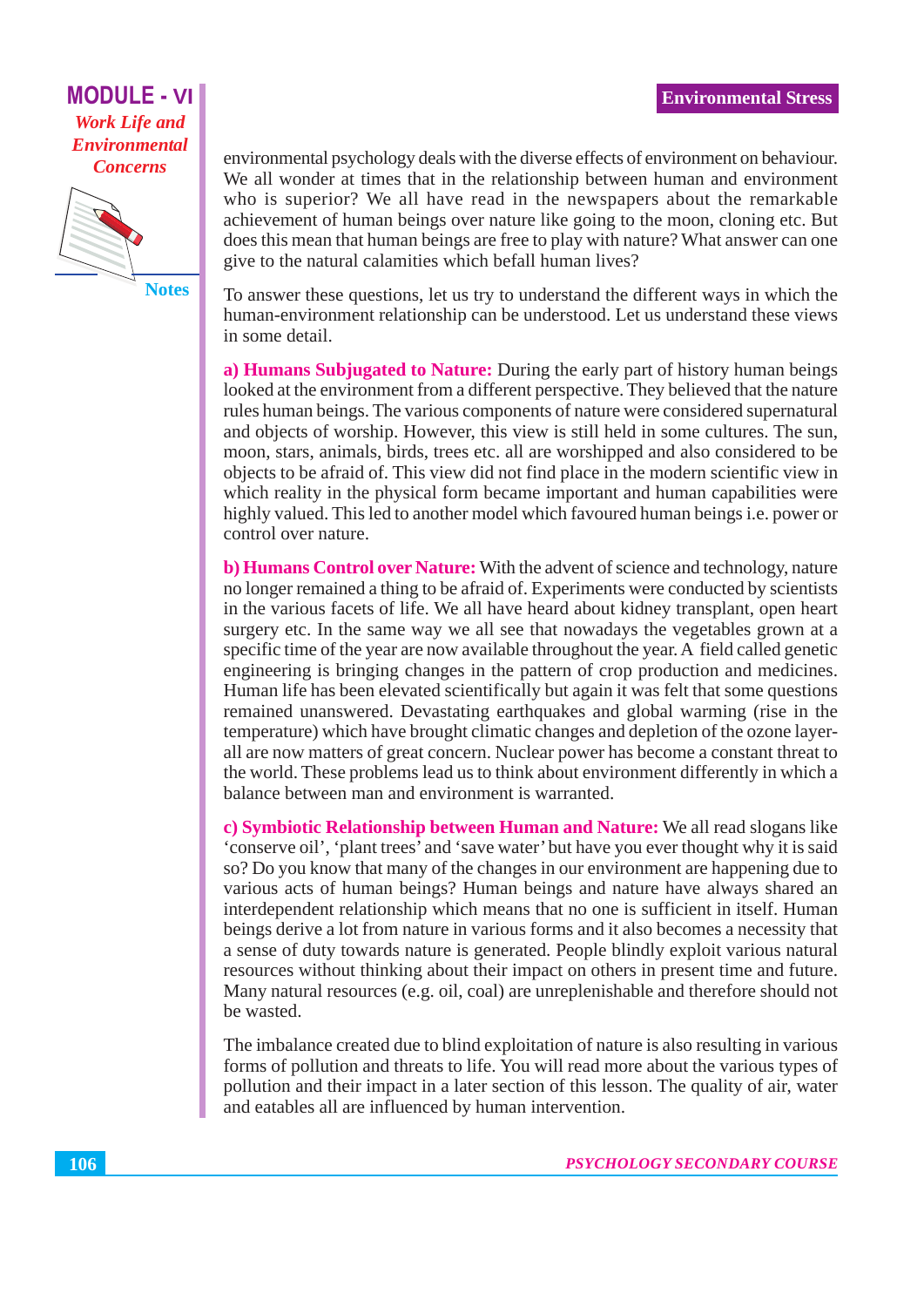The symbiotic relationship between human beings and nature is a balanced view which tells us that we must recognize our limitations and do not blindly harm environment by our activities. It recognizes the natural interdependence of the two.



- 1. What is environment?
- 2. What is the symbiotic relationship between human being and nature?

# **23.2 POLLUTION ISSUES**

Till now we studied about the various views about human-environment relationship. We have noted that the environment has both constructive as well as destructive effects on human life. In this section we will study about the various aspects of environmental stress which are also known as stressors. We can categorize the various types of pollution as air pollution, water pollution and noise pollution.

First of all let us understand pollution. Pollution is an undesirable change in the physical, chemical or biological characteristics of air, land and water that may harmfully affect life. It is an unfavourable alteration of the environment largely as a result of human activities. It is caused by various pollutants which are substances foreign to the medium such as air or water in which they are present. It causes problems to the animal and human world. The various types of pollutions are as follows:

- 1. Air Pollution
- 2. Water Pollution
- 3. Noise Pollution
- 4. Crowding
- 5 Green House Effect

### **1. Air Pollution**

Nobody can ever forget Bhopal Gas tragedy when thousands of innocent people died due to inhaling of methyl isocynate gas which got mixed in the air - the essential component of life. Till today its ill effects are felt as new born babies and adults suffer from asthma, cough and defective eyesight.

**MODULE - VI Work Life and Environmental Concerns** 

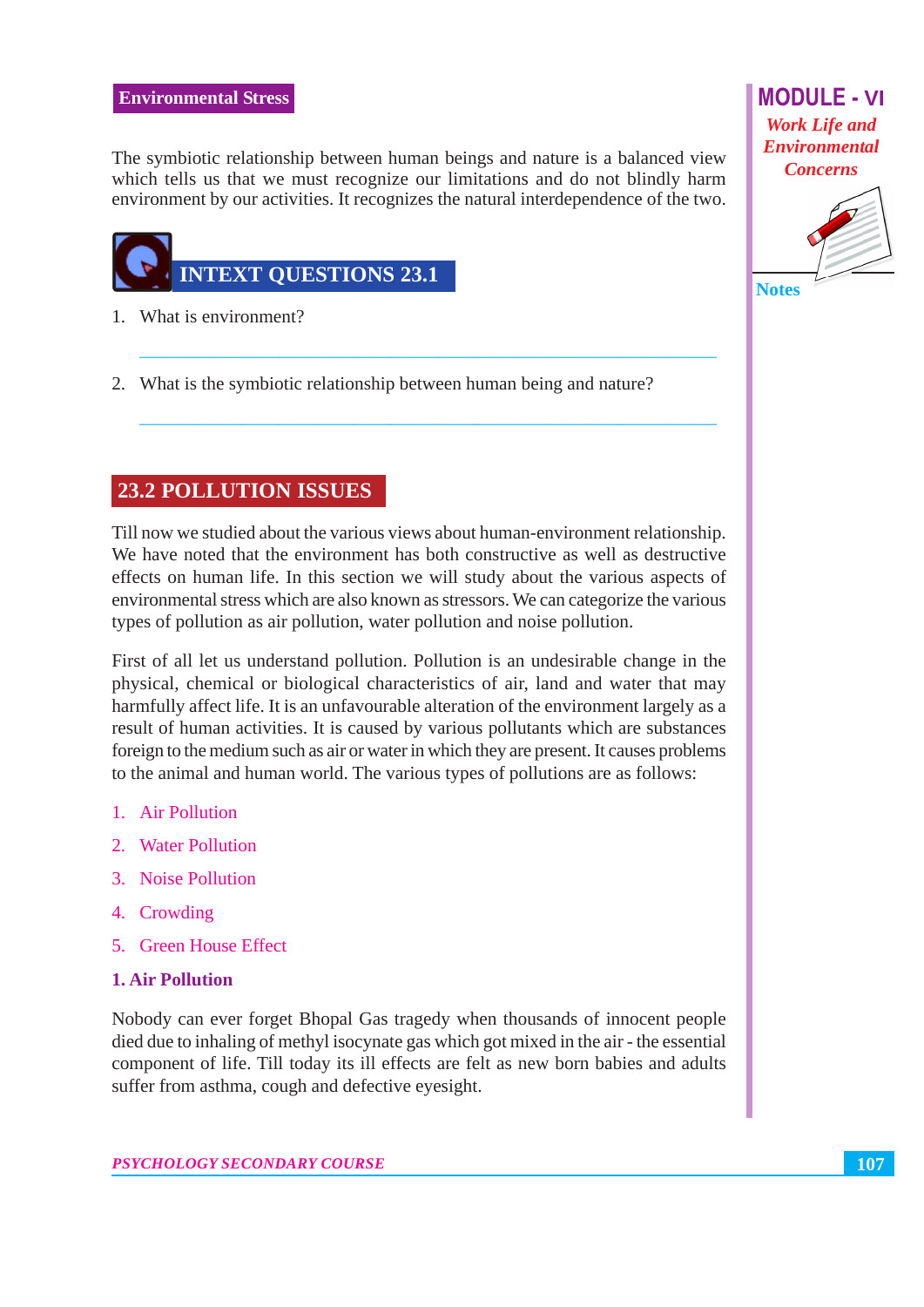

**Notes** 

If you ever visit big cities like Delhi, Kanpur, Mumbai, Kolkata or happen to stay there - you will experience that your eyes, nose and throat are irritated. A burning sensation can be felt in the eyes. You can feel the poor quality of air once you travel from these cities to any countryside area. Air pollution is defined as an imbalance in the quality of air so as to cause adverse effects on the living organisms. It is caused by the excessive

#### **Air Pollution and Health**

The health hazards of air pollution are well known. It is believed that 50-90% of cancer cases are due to air pollution. Other kinds of ill health include epilepsy, memory disturbances, visual and auditory impairments and asthama spasms.

presence of certain gases and suspended material particulates (SPM). The air is the carrier of oxygen for all life forms. Gases like carbon di-oxide (CO<sub>2</sub>), Nitrous Oxide (NO<sub>2</sub>), Suplphurdioxide (SO<sub>2</sub>) and suspended particulates including lead are the major pollutants. These not only cause irritation but also result in diseases like respiratory problems, cardio-vascular problems, hypertension, asthama, eye-related and neurological problems and result in early deaths too. You must remember that human behaviour is linked to air pollution both as a causal factor and also as an effect.

The major sources of air pollution are increase in power consumption, industrialization, vehicular traffic and burning of refuse, garbage, smoking and cutting trees for building construction.

#### **2. Water Pollution**

Pollution of water refers to addition of excess undesirable substance to water that makes it harmful to human, animal and aquatic life.

We all know about Hepatitis A and Hepatitis B. Do you know that these are water born diseases? It has been found that all surface water and a lot of ground water in India is unfit for direct consumption by human beings. The poor quality of water causes various diseases like diarrhoea, intestinal worms and hepatitis. It has also been found that ten percent of all diseases and twenty percent of the communicable diseases in India are water-related.

You must be wondering that how does the water quality gets affected. It is largely due to following factors : (i) domestic and human waste water, (ii) industrial waste water, and (iii) agricultural run off.

The domestic and human waste water is often times used without proper treatment as irrigation water. Some vegetables which are eaten raw are also washed in this dirty water. This water and the industrial waste water are dumped into the rivers which contaminate the river water too. The chemically treated water of the industries pollutes the river water in such a way that it becomes polluted beyond treatment.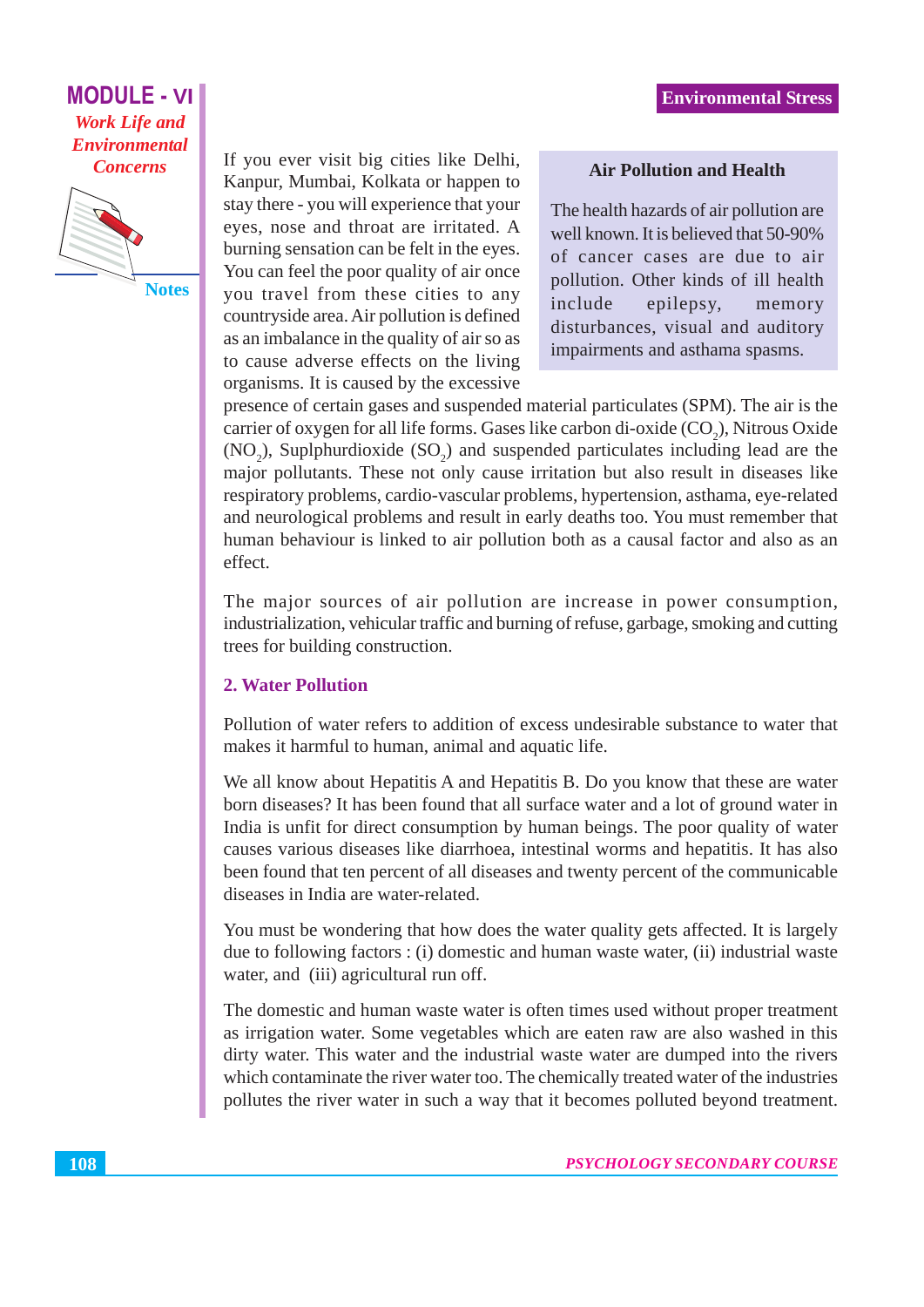This further affects the quality of our ground and surface water. The decreasing life of our rivers can be seen in the case of Yamuna in Delhi and Ganga in Kanpur.

Water is a basic necessity for life. If water pollution is not checked, then that day is not very far when we will have to buy water even for taking bath and cooking.

# **3. Noise Pollution**

Have you ever listened to music which has been so loud that you have to raise your voice to talk? Have you ever stood besides a railway track and talk in your normal voice as the express train passes by at a high speed? Have you ever tried to work while workmen dug up the road just outside your room? Do all these things allow you to function in your normal self? Your answer will be definitely negative. Why? It is because high sound causes noise pollution.

How will you define noise pollution? Noise pollution can be defined as the intensity, loudness, timbre or pitch of sound which causes us physical discomfort or it may be unwanted because of the situation. The intensity is an important dimension yet the

degree of annoyance is not necessarily related to intensity only. Factors like familiarity and attitude often influence the degree of annoyance. People become habituated to noise and experience lesser degree of discomfort.

There are various ill effects of noise pollution. Let us discuss some of them:

(i) **Health hazards:** It has been observed that traffic noise is related to certain symptoms such as nervousness, sleeplessness, undue irritability, depression and asthma. Some studies

Damage caused by noise level higher than recommended level lead to a number of adverse effects on health. It can range from impaired eardrums, permanent hearing loss, cardiac and cardiovascular changes lack of concentration, deterioration in motor and psychomotor functions etc. Workers habitually exposed to noise complain of anxiety and emotional stress.

have also revealed that noise pollution trigers aggressive behaviour and reduces altruism and helping behaviour. It has also been observed that noise disrupts the harmony of interpersonal relations.

- (ii) **Problems in Communication :** One of the easily observed effects of high level of noise is the disruption of communication. Another effect of noise appears to be reduction in performance and low job satisfaction. This has also been inferred that noisy classroom reduces students' clarity regarding tasks, attention, motivation and reduces academic performance.
- (iii) Accidents: Apart from various other things, noise has been identified as one of the major factors causing accident.

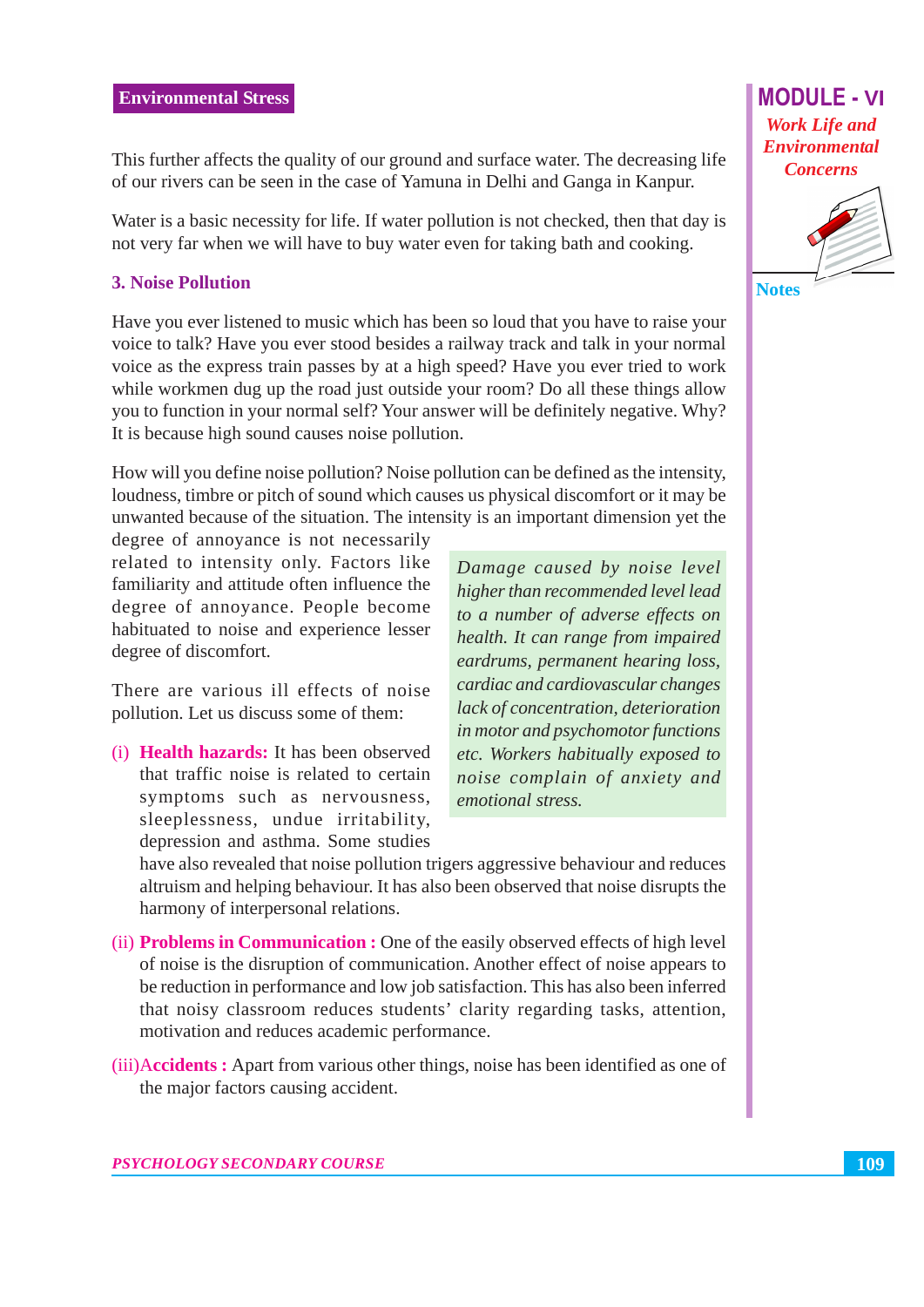

**Notes** 

#### 4. Crowding

We all have frequent experiences of crowding. We often encounter crowding in a city bus, at railway reservation counter, in market, in village fair etc. Sometimes crowding creates a lot of anger and distress particularly in situations like over crowded bus and long queue on reservation counters. On the other hand it creates a great deal of enjoyment and pleasant experiences in situations like marriage, social functions at home, school, party etc. More recent researches have suggested that crowding is related to crime and negative emotions.

As a form of stress, crowding involves subjective discomfort and physiological arousal. The feeling of discomfort, perception of loss of control over social interaction, encroachment on privacy and negative perception of space are considered as characteristic features of crowding. This feeling is a state of stress which often leads behavioural negative  $to$ consequences.

Before discussing some of the effects of crowing, let us understand the meaning of crowding. Psychologists distinguish between density and crowding. Density is the number of persons per square kilometer. This is an objective measure of the number of persons present at a given place. Let us illustrate this with the help of an example. Suppose there are two situations one in an overcrowded bus and another at a marriage party. Though the density may remain the same in both situations the behaviour and experience would be different. Therefore, behaviour and experience of crowding depend upon our relationship with the people involved, the duration of the experience, the physical context and the meaning assigned to it. We are likely to feel less crowded in a group of friends than in a group of strangers.

Let us discuss some of the effects of crowding in detail.

#### (i) Crime

A link between crime and crowding has been noted. The most known crimes such as pick-pocketing and snatching tend to occur in crowded settings. We are all familiar with increase in this sort of crime during busy rush hour on local trains and buses, peak hours in market places etc.

#### (ii) Crowding in Corrective Institutions (Prisons) and Psychiatric Institutions

Over crowding in prisons has become a major problem in India as well as other parts of the world. In recent past various cases of riots/clashes among inmates and stress among prison officers have been reported in the different parts of India. Both these cases seem to be related to over crowding because violent criminals require greater personal space than non-violent individuals.

Similarly individuals with mental disorders particularly patients suffering from schizophrenia and neurosis etc. exhibit higher sensitivity to crowding. This leads to assaults on other patients or staff.

#### (iii) Effects on emotion and behaviour

It has been observed that crowding leads to increased physiological arousal and stress. Because of this it is not surprising to find increased incidence of high blood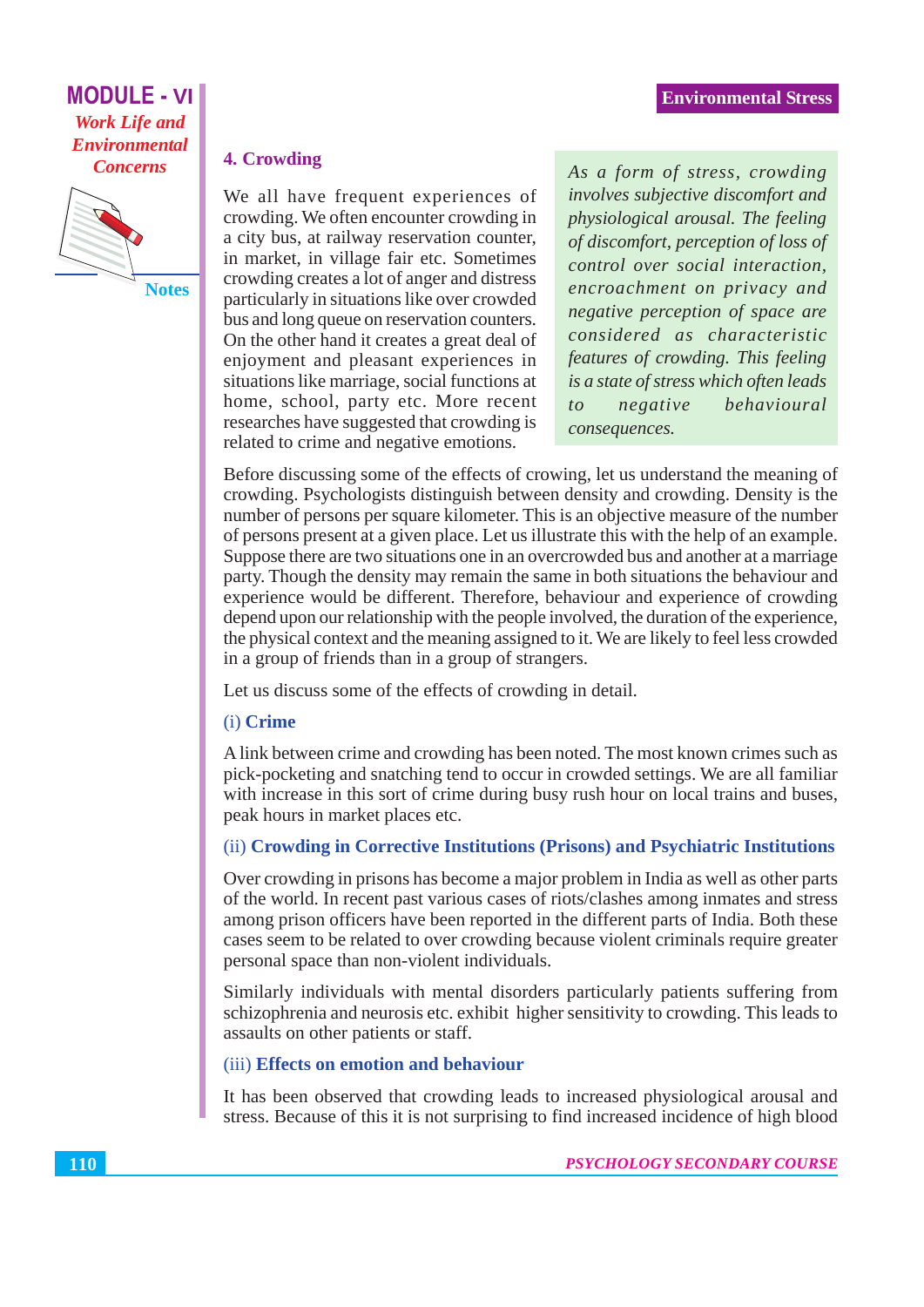pressure and faster heart rate in crowded situations and increased levels of physical illness. So anger and aggression seem to be the most likely emotional responses. Some times crowding also leads to apathy, social withdrawal and learned helplessness.

The only thing which should be kept in mind is that various effects of crowding on human behaviour and experience co-exist along with other features of environment.

# **5. Green House Effect**

Human beings, for quite some time now, have been indulging in anti-environmental behaviours on a large scale. Because of this abuse of the environment, like producing waste, burning of fossil fuel (petrol, diesel etc.) deforestation, burning of coal, forest fires, the use of chlorofluorocarbons (CFC) for refrigeration, etc. global warming is taking place. The gradual increase in temperature of earth's atmosphere and oceans is being brought about partly as a result of various human activities. It has far reaching consequences on the ecology and environment. These include increase in storms and other weather extremes, melting of ice caps at the North and South Poles that has resulted in raising the sea levels. These effects have been observed in several parts of the world. The oceans are rising about one inch every five years. It has been observed that three of the islands of the Republic of Maldives are now under water. You must have learned about increase in the occurrences of Tsunami.

The change in climate (global warming) is closely related to 'greenhouse effect'. The effect is called 'green house effect' because in cold regions where sunlight is needed for developing plants, a glass house is made which they call - Greenhouse. The Greenhouse has a glass roof that lets in warming sunlight but prevents escape of warm air. In the same manner the four gases released into the atmosphere (carbon dioxide, methane, and CFC) trap the sun's heat, that turns the earth into a vast "green house" i.e. not letting the heat to be released. This increases the temperature of the atmosphere. The increase in the levels of the three gases began about the middle of the 18<sup>th</sup> century. If this trend continues, it is estimated that it will result in an average warming of the earth's surface air temperature by about 3.5 degrees Fahrenheit by the year 2100. Even an average increase of l or 2 degrees can change regional climates and disrupt agriculture world wide. This trend will cause extensive melting of polar ice caps, resulting in raised ocean levels and flooding of huge low lying coastal areas in many countries. The global warming, can be reversed, if human behaviour that brought about this problem is changed. For example, the carbon dioxide emissions are reduced, planting more trees and ban on the use of CFC for refrigeration. The ban on CFC use by fifty nations has brought some change in the ozone layer. However, the extent of damage to the ozone layer has been so much that it should return to its normal thickness in fifty to one hundred years.

# **23.3 SUSTAINABLE DEVELOPMENT**

According to World Commission on Environment and Development which is also popularly known as Brundtlandt Commission, sustainable development is defined as "development which meets the needs of the present without compromising the

# **MODULE - VI Work Life and Environmental Concerns**

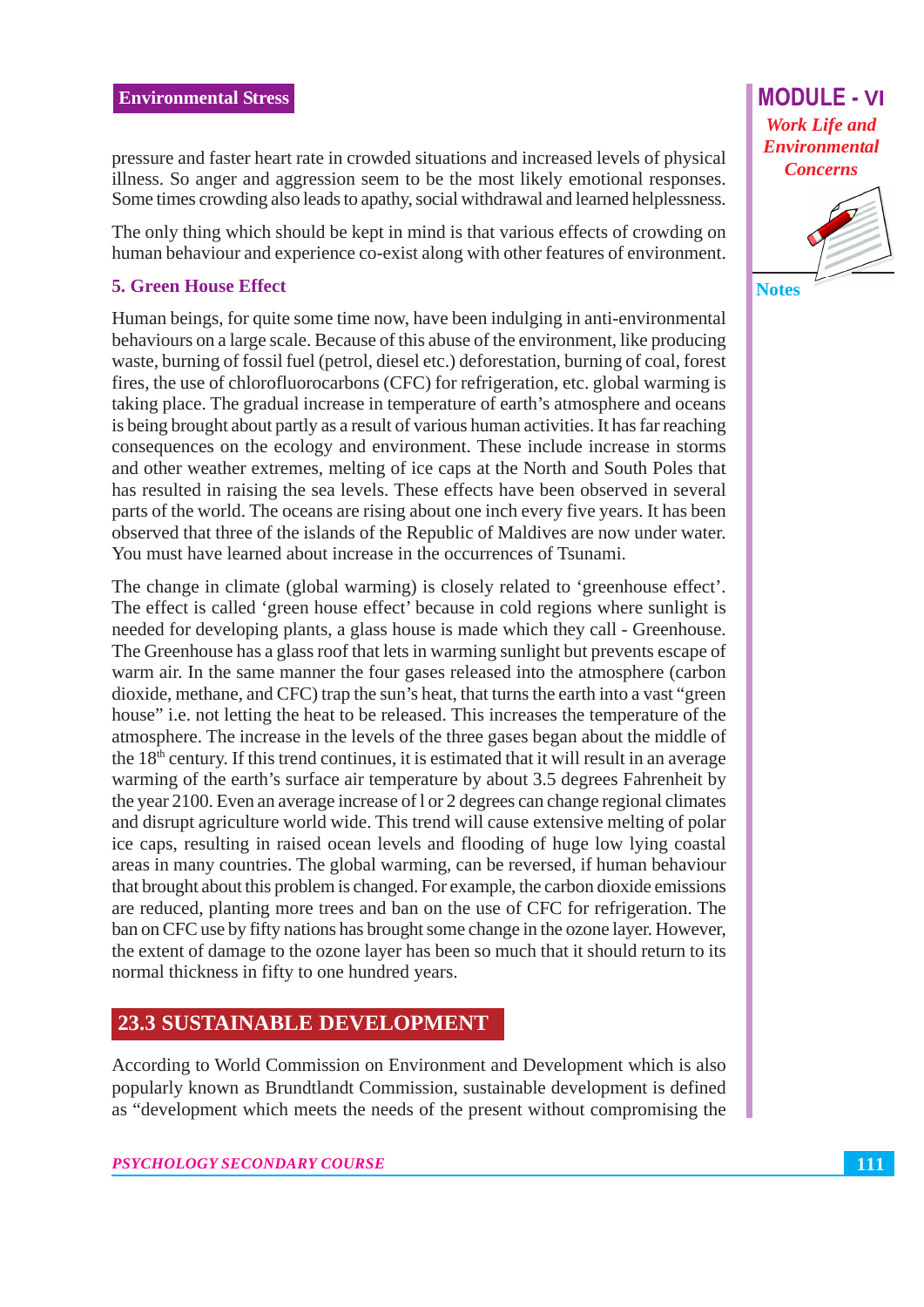

**Notes** 

ability of future generations to meet their own needs". Sustainable development means preservation of the stocks of resources including environmental resources and exhaustible resources. The major cause of worry about the sustainability of development is supposed to be the wasteful consumption style. The present production technology is making large use of the non-renewable natural resources such as coal, gas, petroleum which are also called fossil fuels. These sources of energy are the result of natural storage which is of hundred or more years old. Even the renewable natural resources like forest animals, water etc. are being used by the human being in such a way that very soon there will be shortage of these resources. The nature has assimilating capacity but if the pollution levels remain very high then nature may not be able to assimilate it. This may result in lack of clean water and clean air. If these non-renewable natural resources deplete rapidly then our future generations may not find anything for their use. Therefore, a little restraint needs to be practiced. The environment is not restricted to natural boundaries which means that if people in any part of the world follow unhealthy practices it may result in harming the entire humanity. Hence sustainable development is a path of development in which options of future generations are not compromised by the acts of present generation.

#### How can you contribute for a better environment?

- 1. Conserve water by avoiding unnecessary use of water.
- 2. Use public transport.
- 3. Ask for paper bags or cotton bags for carrying your things.
- 4. Use as less electricity as you can.
- 5. If you have a garden, consider composting the vegetable wastes.
- 6. Try to reduce the amount of material you use and buy. Reuse containers and any other items that you can.
- 7. Try to obtain recycled paper.
- 8. Plant as many trees as you can.
- 9. Buy appliances that are energy efficient.
- 10. Save electricity by turning off unnecessary lights.
- 11. In your home, avoid using substances that could damage surface and ground water such as use phosphate free detergents and do not dispose of unwanted house hold chemicals in the drain.

It needs to be understood that because each one of us contributes to environmental degradation, it becomes mandatory to make efforts for environmental conservation and pollution control.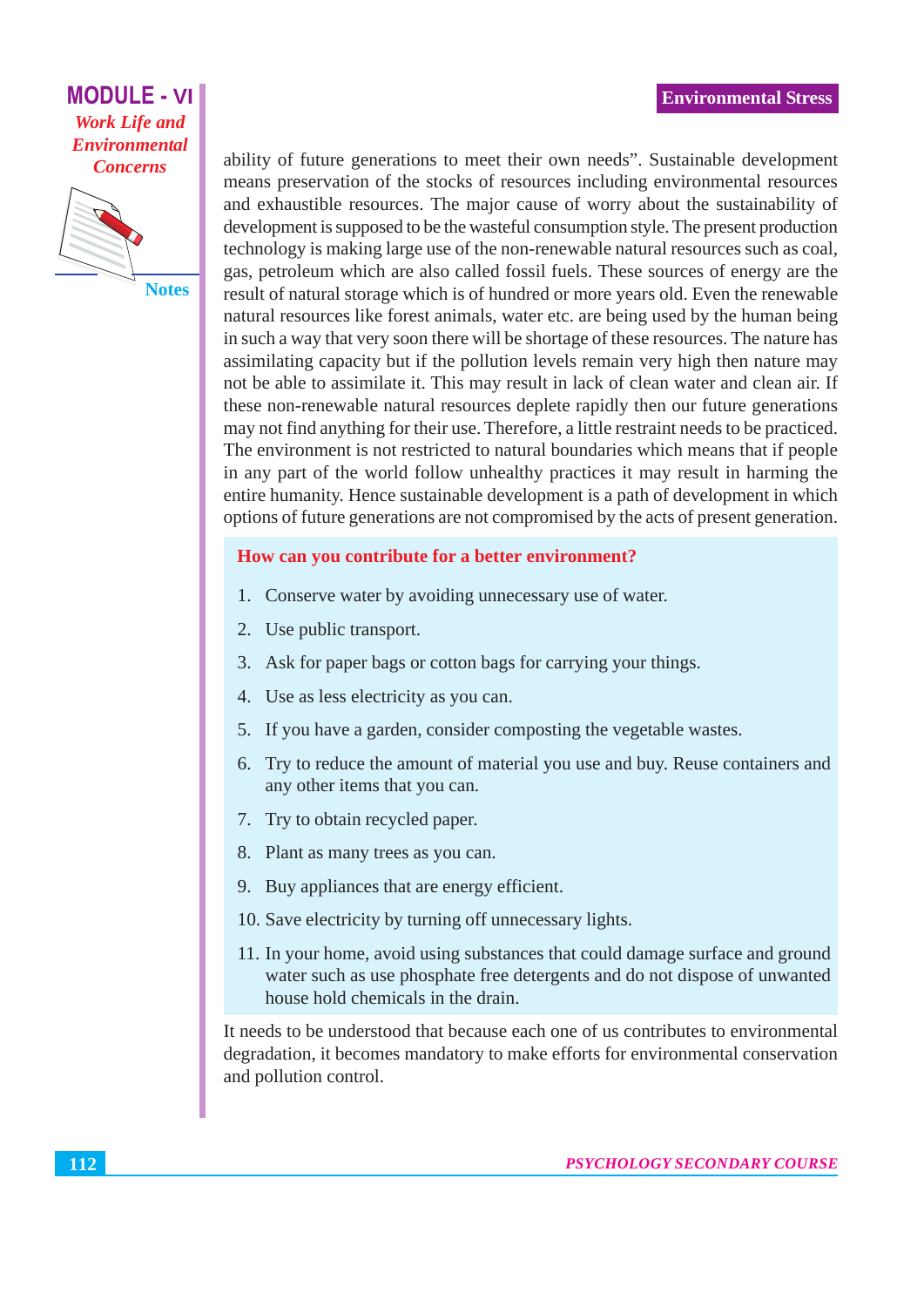One day the great Greek philosopher Plato was walking through a street of Athens. One of his students had a shop in the same street. On seeing the teacher passing by he ran after him, saluted, and invited him to visit his shop.

Plato walked into the student's shop. The student was delighted. He said to the teacher. "Sir, Please take anything you want."

Plato looked around and saw the attractive items and said. "I don 't see anything that I need here."

#### Plato's reply can help us in distinguishing between 'want' and 'need'

- A want is a wishful thing, which you desire to have. There is no end to our desires and wants.
- A need is something without which you cannot survive, e.g. for our physical survival we need air, food, water, clothes, house and medicine. Then we have our professional needs. For instance, a writer needs a pen. A carpenter needs his tools. Fortunately our needs are few but wants are unlimited.
- When we want to buy anything we should question ourselves: "Do I want this? Or do I need this?"
- By buying things we really do not need, we not only waste money, but also contribute to the exploitation of natural resources. Such things end as rubbish.
- Simple living means to live physically with less wants but with inward richnes  $\bullet$ such as joy, contentment, beauty and wisdom.



- 1. Define pollution.
- 2. Is there any relationship between crowding, emotion and behaviour? Describe any one emotional response to crowding.



The environment has both nourishing as well as destructive effects on human  $\bullet$ life.

**MODULE - VI Work Life and Environmental Concerns** 



**Notes**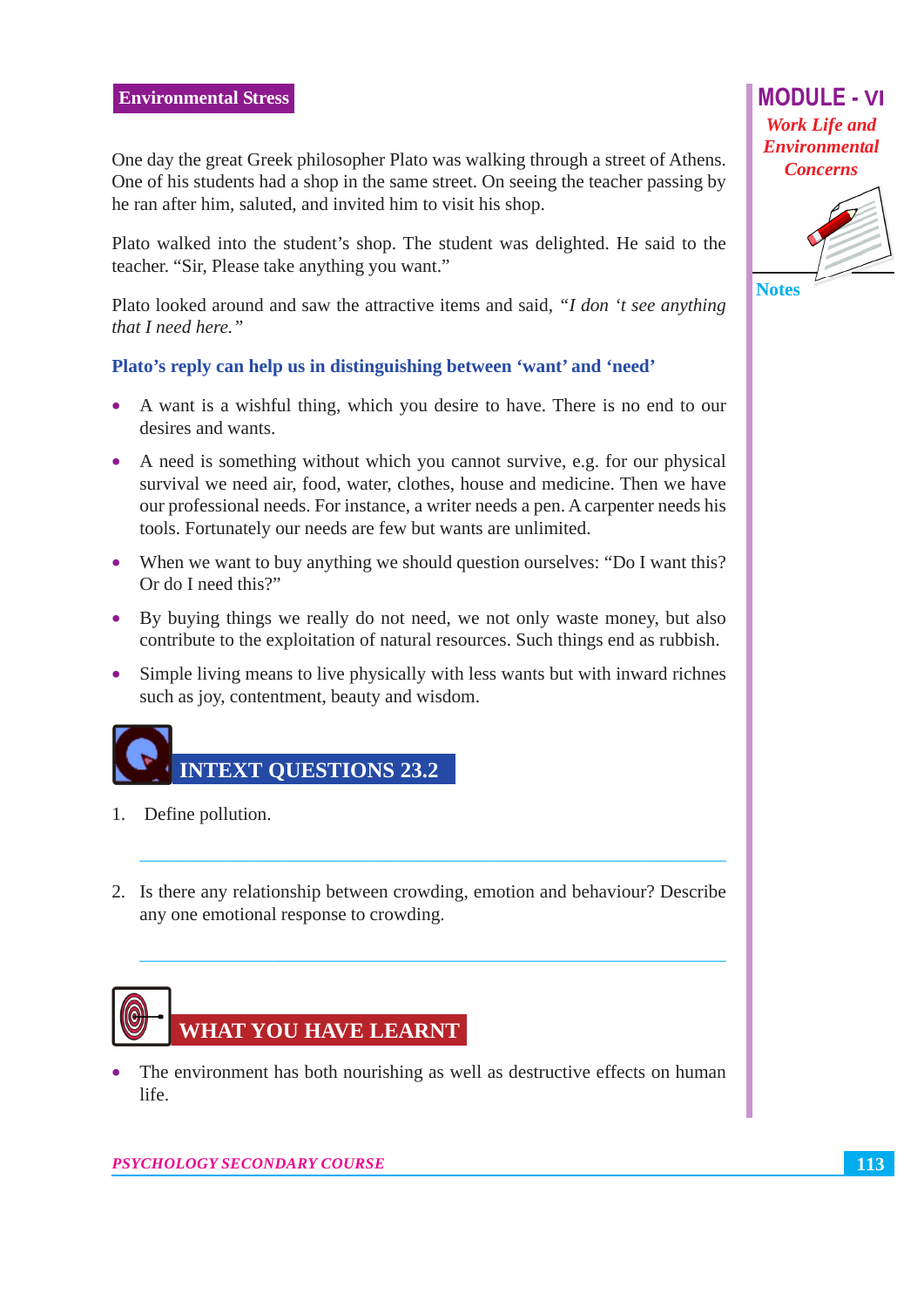

**Notes** 

 $\bullet$ 

- We can categorize various types of stresses such as as air pollution, water pollution, noise pollution, crowding, global warming and green house effects.
- Pollution is an undesirable change in the physical, chemical or biological  $\bullet$ characteristics of air, land and water that may harmfully affect life.
- Pollution is caused by various pollutants which are substances foreign to the  $\bullet$ medium like air or water thus causing problem to the animal and human world. The various pollutions are air Pollution, water pollution, noise pollution, crowding and Green House Effect.
- Water pollution is defined as addition of excess undesirable substance to water that makes it harmful to human, animal and aquatic life.
- Noise pollution can be defined as the intensity, loudness, timbre or pitch of sound  $\bullet$ which causes us physical discomfort or it may be unwanted because of the situation.
- Sustainable development means preservation of the stocks of resources including environmental resources and exhaustible resources. The major cause of worry about sustainability of development is supposed to be the wasteful consumption style.

# **TERMINAL QUESTIONS**

- Explain any one model of the human-environment relationship.  $\mathbf{1}$ .
- What is environmental stress? Explain.  $2.$
- 3. Describe air pollution and its consequences for health.

# **ANSWER TO INTEXT QUESTIONS**

# 23.1

- $1.$ Environment includes the physical world and the social and cultural set-up in which we live and interact.
- 2. The symbiotic relationship considers that human and environment are interdependent on each other.

# $23.2$

1. Pollution is an undesirable change in the physical, chemical or biological characteristics of air, land and water that may harmfully affect life.